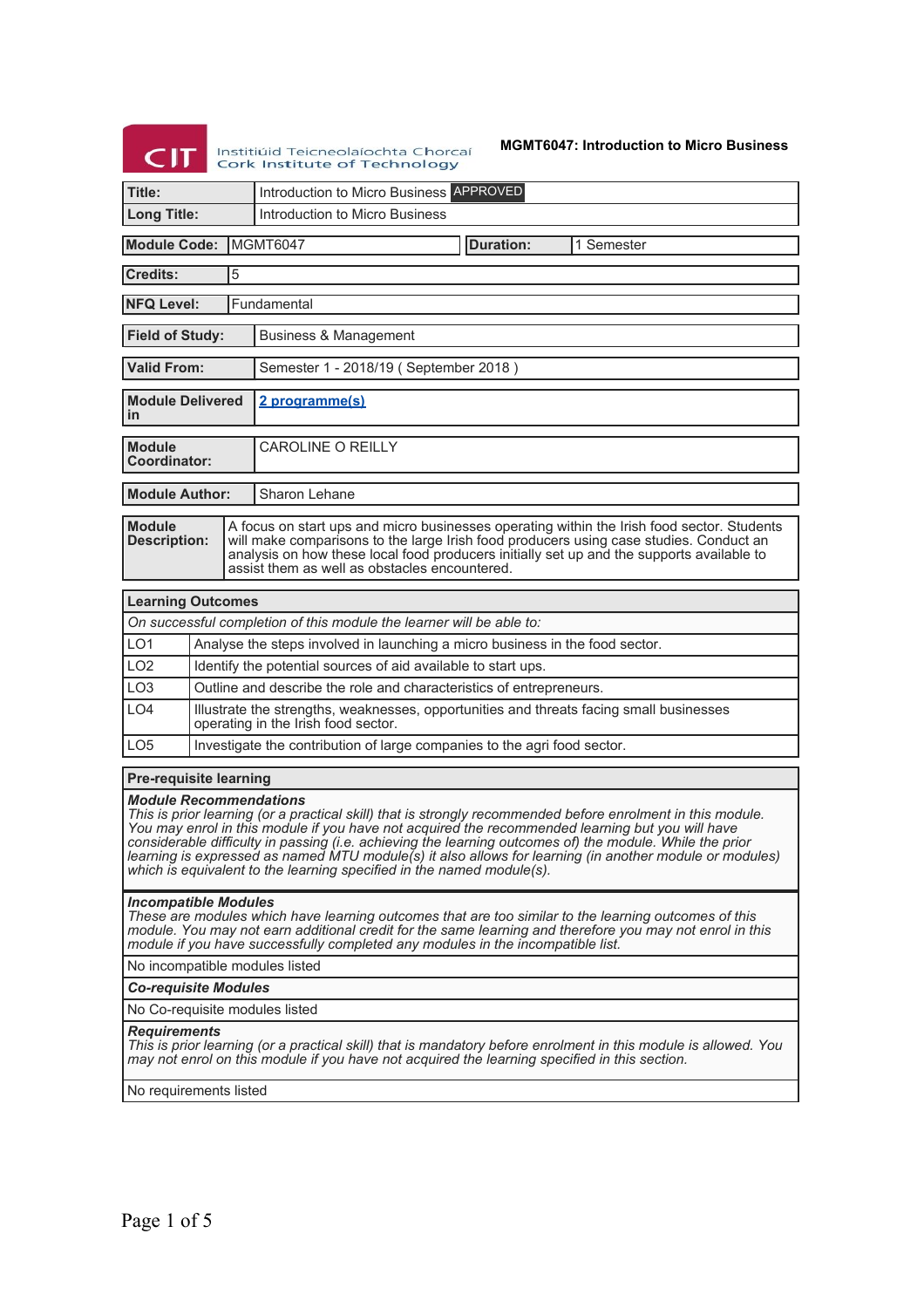

## **Module Content & Assessment**

# **Indicative Content**

**Micro business**

Characteristics; business set up; registration process; entrepreneurial personality; characteristics; traits **Micro finance**

Grant aid; LEO supports; mentoring; clustering programmes

#### **SWOT analysis**

Strengths; weaknesses; opportunities; threats industry analysis; application to micro business in the food sector; site visit to farmers market; artisan producers

#### **Large food producers**

Case analysis of large food producers; comparison to micro business; product; marketing activities; pricing; business challenges in fast changing environment

| <b>Assessment Breakdown</b> | $\Omega$<br>70 |  |
|-----------------------------|----------------|--|
| I Course Work               | 100.00%        |  |

| <b>Course Work</b> |                                                                                                                                         |                             |                     |                    |  |
|--------------------|-----------------------------------------------------------------------------------------------------------------------------------------|-----------------------------|---------------------|--------------------|--|
| Assessment<br>Type | <b>Assessment Description</b>                                                                                                           | <b>Outcome</b><br>addressed | $\%$<br>οf<br>total | Assessment<br>Date |  |
|                    | Written Report   Present a progress report on work to date for a chosen<br>micro business in the food sector                            | 1,3,4                       |                     | 40.0 Week 6        |  |
| Presentation       | Prepare a presentation in groups on an established<br>micro food business. Presentation brief and teams will be<br>circulated in week 3 | 1,2,3,4,5                   |                     | 60.0 Sem End       |  |
|                    |                                                                                                                                         |                             |                     |                    |  |

No End of Module Formal Examination

#### **Reassessment Requirement**

**Coursework Only**

*This module is reassessed solely on the basis of re-submitted coursework. There is no repeat written examination.*

**The institute reserves the right to alter the nature and timings of assessment**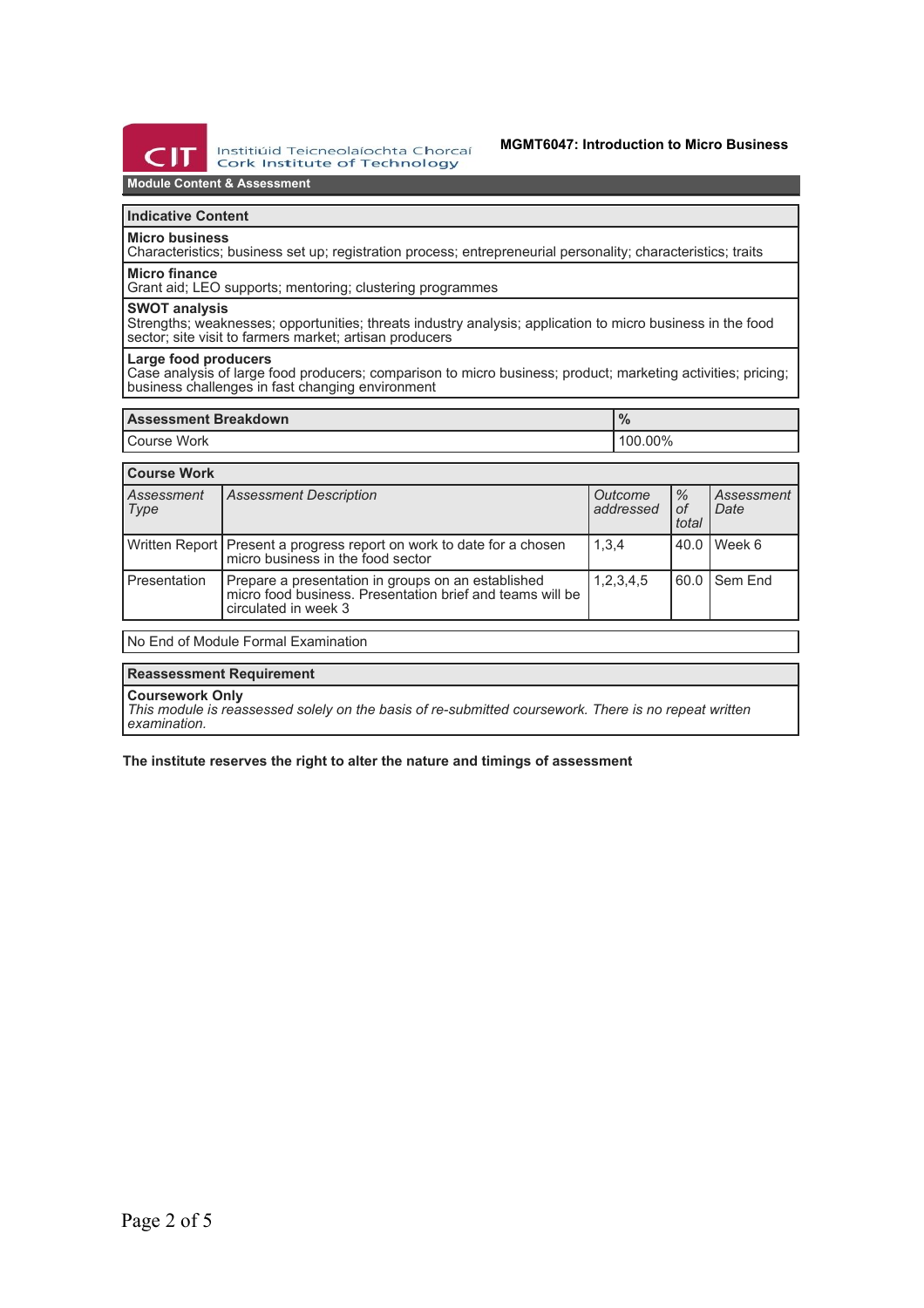

Institiúid Teicneolaíochta Chorcaí<br>Cork Institute of Technology

### **MGMT6047: Introduction to Micro Business**

| <b>Workload: Full Time</b> |                             |                               |      |                            |                                          |
|----------------------------|-----------------------------|-------------------------------|------|----------------------------|------------------------------------------|
| <b>Workload Type</b>       | <b>Workload Description</b> |                               |      | Hours Frequency            | Average<br>Weekly<br>Learner<br>Workload |
| Lecture                    | Class based instruction     |                               | 3.01 | Every<br>Week              | 3.00                                     |
| Independent Learning       | Self directed learning      |                               |      | 4.0 Every<br>Week          | 4.00                                     |
|                            |                             |                               |      | Total Hours                | 7.00                                     |
|                            |                             | Total Weekly Learner Workload |      |                            | 7.00                                     |
|                            |                             |                               |      | Total Weekly Contact Hours | 3.00                                     |
|                            |                             |                               |      |                            |                                          |
| <b>Workload: Part Time</b> |                             |                               |      |                            |                                          |
| <b>Workload Type</b>       | <b>Workload Description</b> |                               |      | Hours Frequency Average    |                                          |

| Hours Frequency<br><b>Workload Type</b><br><b>Workload Description</b><br>Weekly<br>Learner<br>Lecture<br>Class based instruction<br>$2.0$ Every<br>Week<br>Independent Learning<br>Self directed learning<br>5.0 Every<br>Week<br><b>Total Hours</b><br>Total Weekly Learner Workload<br>Total Weekly Contact Hours |  |  |  |      |      |                     |
|----------------------------------------------------------------------------------------------------------------------------------------------------------------------------------------------------------------------------------------------------------------------------------------------------------------------|--|--|--|------|------|---------------------|
|                                                                                                                                                                                                                                                                                                                      |  |  |  |      |      | Average<br>Workload |
|                                                                                                                                                                                                                                                                                                                      |  |  |  |      |      | 2.00                |
|                                                                                                                                                                                                                                                                                                                      |  |  |  |      |      | 5.00                |
|                                                                                                                                                                                                                                                                                                                      |  |  |  |      |      | 7.00                |
|                                                                                                                                                                                                                                                                                                                      |  |  |  | 7.00 |      |                     |
|                                                                                                                                                                                                                                                                                                                      |  |  |  |      | 2.00 |                     |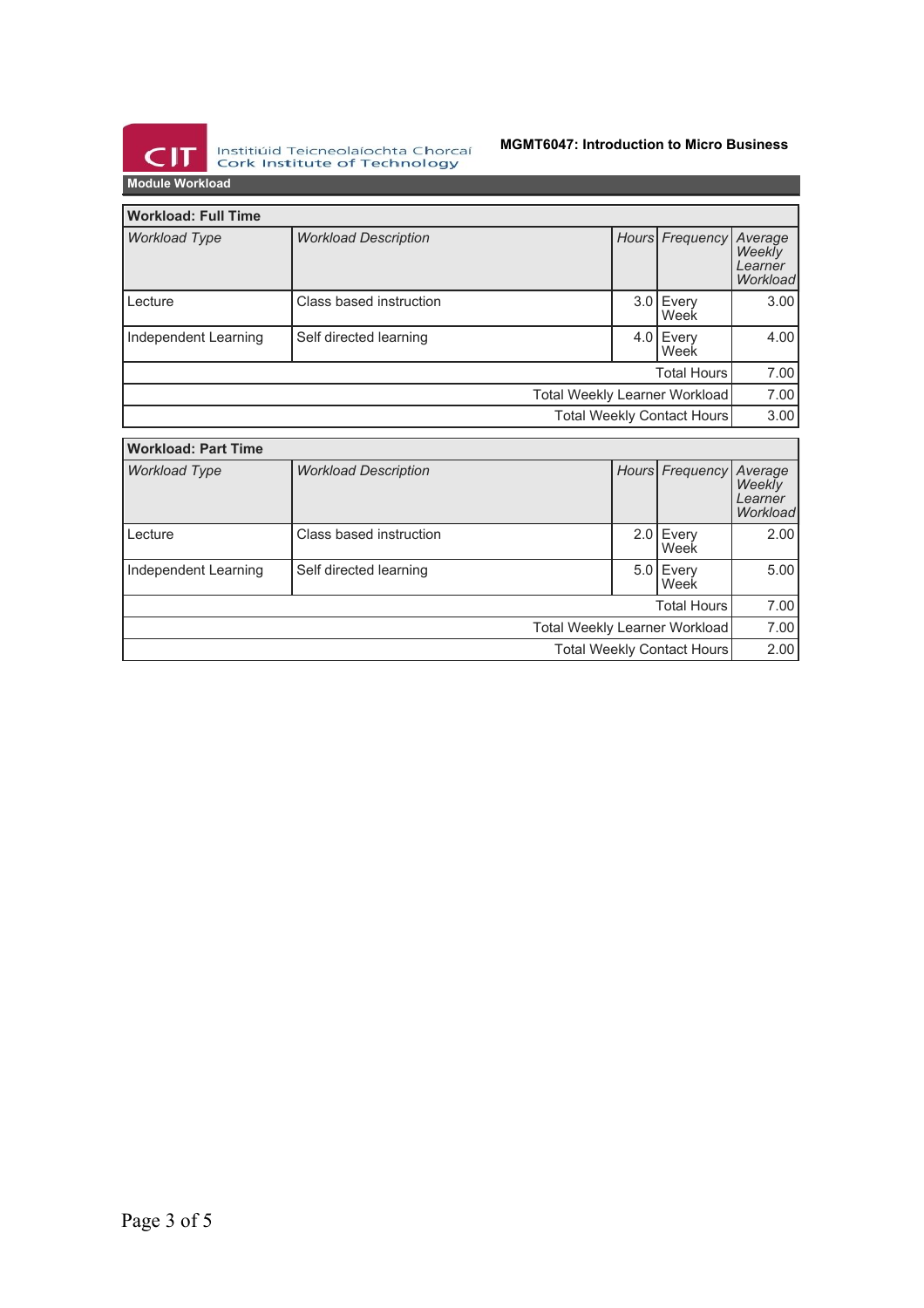**Module Resources**

*Supplementary Book Resources*

- **John J Lynch & Frank W Wood,** *Understanding Business In Ireland***, Purple Foot Publishing [ISBN: 0953166716]**
- **Oonagh Monahan 2013,** *Money for Jam The Essential Guide to Starting Your Own Small Food Business***, Oak Tree Press Cork [ISBN: 9781781190906]**
- **Claire Capon 2009,** *Understanding the Business Environment***, 3 Ed., Prentice hall UK [ISBN: 9780273708148]**

*Supplementary Article/Paper Resources*

**Lisa O'Riordan & Aisling Ward 2014,** *An Exploration of the Role of Food Tourism in Sustaining Cultural Authenticity in Irealnd***, Irish Business Journal, Vol 9, No 1, 42 [ISSN: 1649-7120]**

*Other Resources*

- **Website: Local Enterprise Office 2015,** *Local Enterprise Office* **<http://www.leo.ie>**
- **Website:** *Glanbia* **<http://www.glanbia.ie>**
- **Website:** *Dairygold* **<http://www.dairygold.ie>**
- **Website: 2015***Mahon Point Farmers Market* **<http://www.mahonpointfarmersmarket.com>**
- **Website: 2015***Slow Food East Cork* **<http://www.slowfoodireland.com>**
- **Website: 2015***Food Safety Association of Ireland* **<http://www.fsai.ie>**